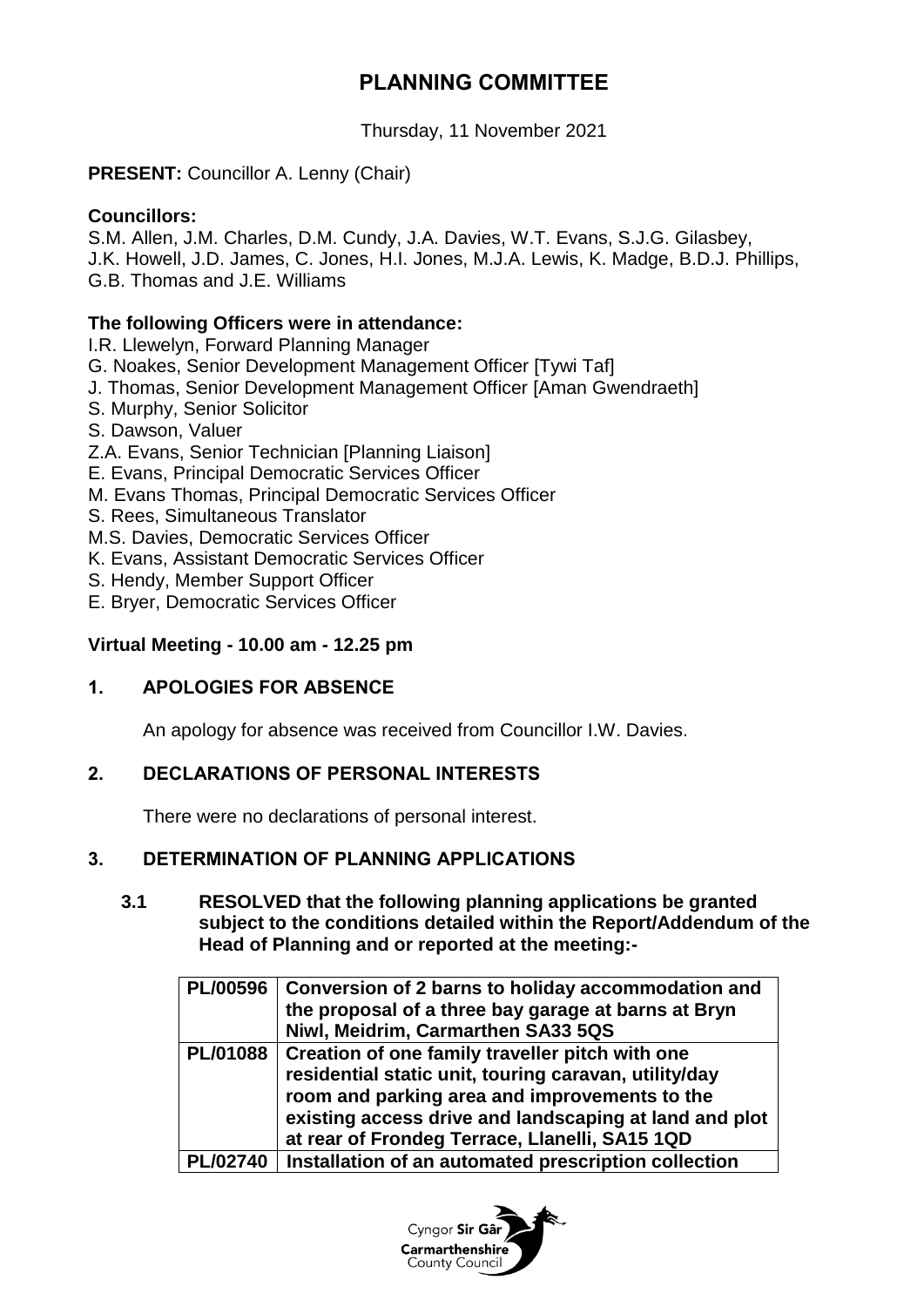| machine at Avenue Villa Surgery, Brynmor Road, |
|------------------------------------------------|
| Llanelli, SA15 2TJ                             |

### **3.2 RESOLVED that the following application be granted contrary to the Head of Planning's refusal recommendation:-**

| PL/01515 | Construction of a rural enterprise dwelling house<br>(resubmission of w/39836 refused 03/12/2020) at land<br>part of Trewern Fram, Llysonnen Road, Abernant,<br><b>Carmarthen, SA33 5EW</b>                                                                                                                                                                                                                                                      |
|----------|--------------------------------------------------------------------------------------------------------------------------------------------------------------------------------------------------------------------------------------------------------------------------------------------------------------------------------------------------------------------------------------------------------------------------------------------------|
|          | Contrary to the Head of Planning's refusal<br>the Committee considered<br>the<br>recommendation<br>application was acceptable in the context of paragraph<br>4.4.1 of TAN6 'Planning for Sustainable Rural<br>Communities' in<br>that there was rural enterprise<br>justification for the dwelling based on:                                                                                                                                     |
|          | 1. There was a need to live on site for the proper<br>functioning of the enterprise and for the safety and<br>welfare of the stock.<br>2. The existing stocking levels and the scale of the farm<br>operations.<br>3. The applicant had 3 years of financial accounts<br>demonstrating that the enterprise was financially<br>sound.<br>4. The development would not have a detrimental<br>impact on the traditional appearance and character of |
|          | the location due to the existing cluster of houses<br>nearby.<br>The application is consistent with the provisions of the                                                                                                                                                                                                                                                                                                                        |
|          | Well-Being of Future Generations (Wales) Act 2015 in<br>relation to the generational continuation of farming.<br>The consent is granted subject to:                                                                                                                                                                                                                                                                                              |
|          | 1. The proposed new dwelling being regarded as a<br>Rural Enterprise Dwelling with the standard<br>conditions being applied.<br>2. The proposed house be tied by condition to the<br>farmland to prevent its future sale as a separate entity<br>from the farm holding.                                                                                                                                                                          |
|          | 3. The existing accommodation be removed within two<br>months of the proposed house being occupied.<br>4. That the highway conditions detailed within the report<br>be applied.                                                                                                                                                                                                                                                                  |

**3.3 RESOLVED that the following application be refused for the reasons as detailed within the Report/Addendum of the Head of Planning and or reported at the meeting:-**